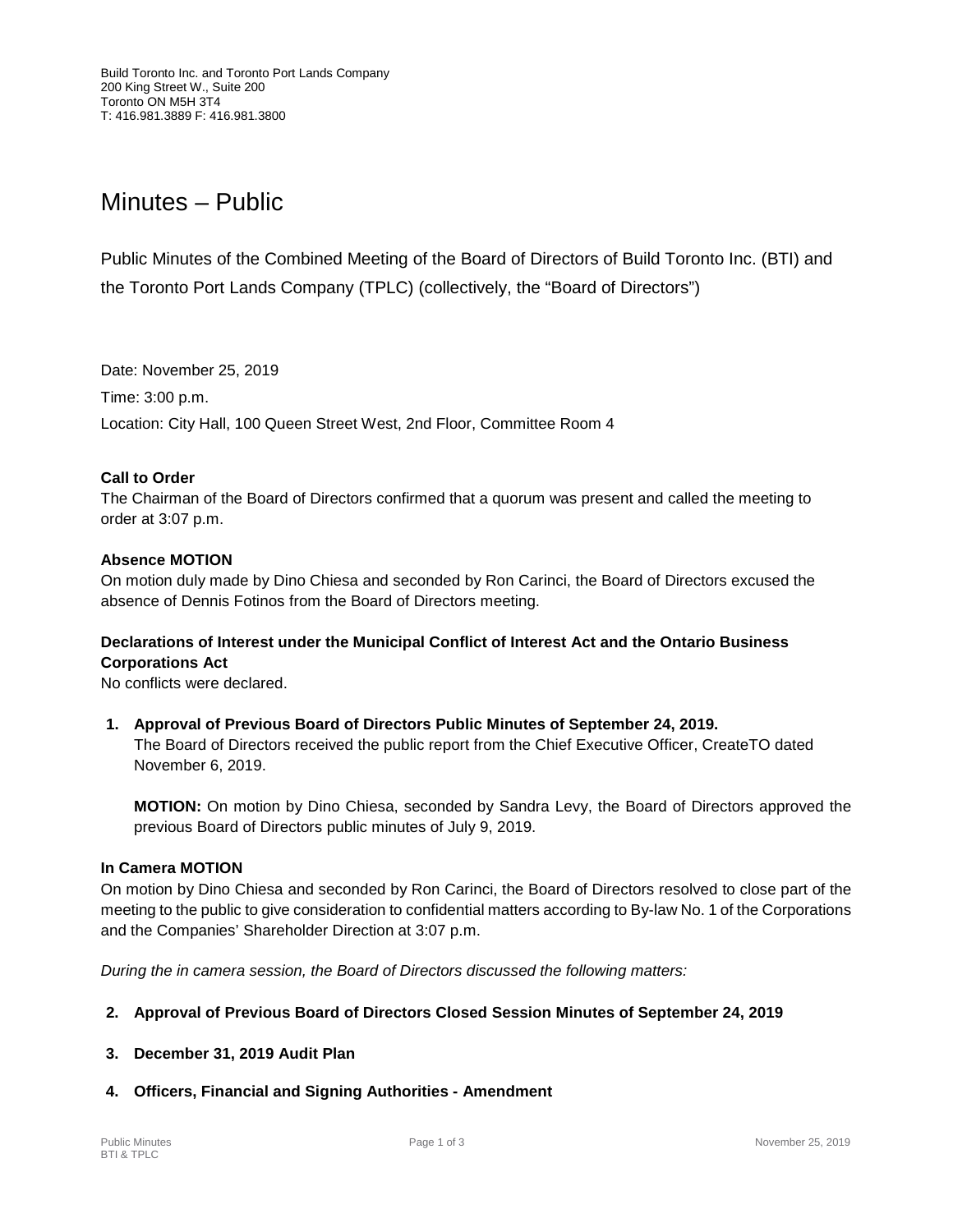# **5. TPLC**

- **a. Update on Basin St. RFP**
- **b. Declaration of TPLC Dividend**
- **c. Dividend for Dockwall Repair**
- **6. 2019 Q3 Financial Results**
- **7. Action Items**
- **8. CEO Update**
- **9. Other Business**

#### **Adjournment**

**MOTION:** On motion by Dino Chiesa and seconded by Ron Carinci, the Board of Directors resolved to adopt the recommendations from its closed session and direct that these matters remain confidential in accordance with By-law No. 1 of the Corporations and the Companies' Shareholder Direction. The Board of Directors resumed its public session at 4:15 p.m. and the meeting was adjourned at 4:15 p.m.

#### **Attendance:**

|                         | 3:07 to 3:07 p.m.<br><b>Public Session</b> | 3:07 to 4:15 p.m.<br>In-Camera Session | 4:15 to 4:15 p.m.<br><b>Public Session</b> |
|-------------------------|--------------------------------------------|----------------------------------------|--------------------------------------------|
| Dino Chiesa, Chair      |                                            |                                        |                                            |
| Ron Carinci, Vice Chair | $\checkmark$                               | $\checkmark$                           | ✓                                          |
| Ana Bailão              | ✓                                          | $\checkmark$                           |                                            |
| Jane Beatty             | $\checkmark$                               | ✓                                      |                                            |
| Paula Fletcher          | $\checkmark$                               | $\checkmark$                           | ✓                                          |
| <b>Dennis Fotinos</b>   | X                                          | X                                      | X                                          |
| Sandra Levy             | ✓                                          | ✓                                      | ✓                                          |
| Marcie Zajdeman         |                                            |                                        |                                            |

 $\checkmark$  Members were present for some or all of the time indicated.

#### **Also Present** (at the invitation of the Board):

Vic Gupta, Senior Vice President, Strategic Development, CreateTO Jaspreet Hansra-Kulasingam, Chief Financial Officer, CreateTO Brian Johnston, CEO, CreateTO